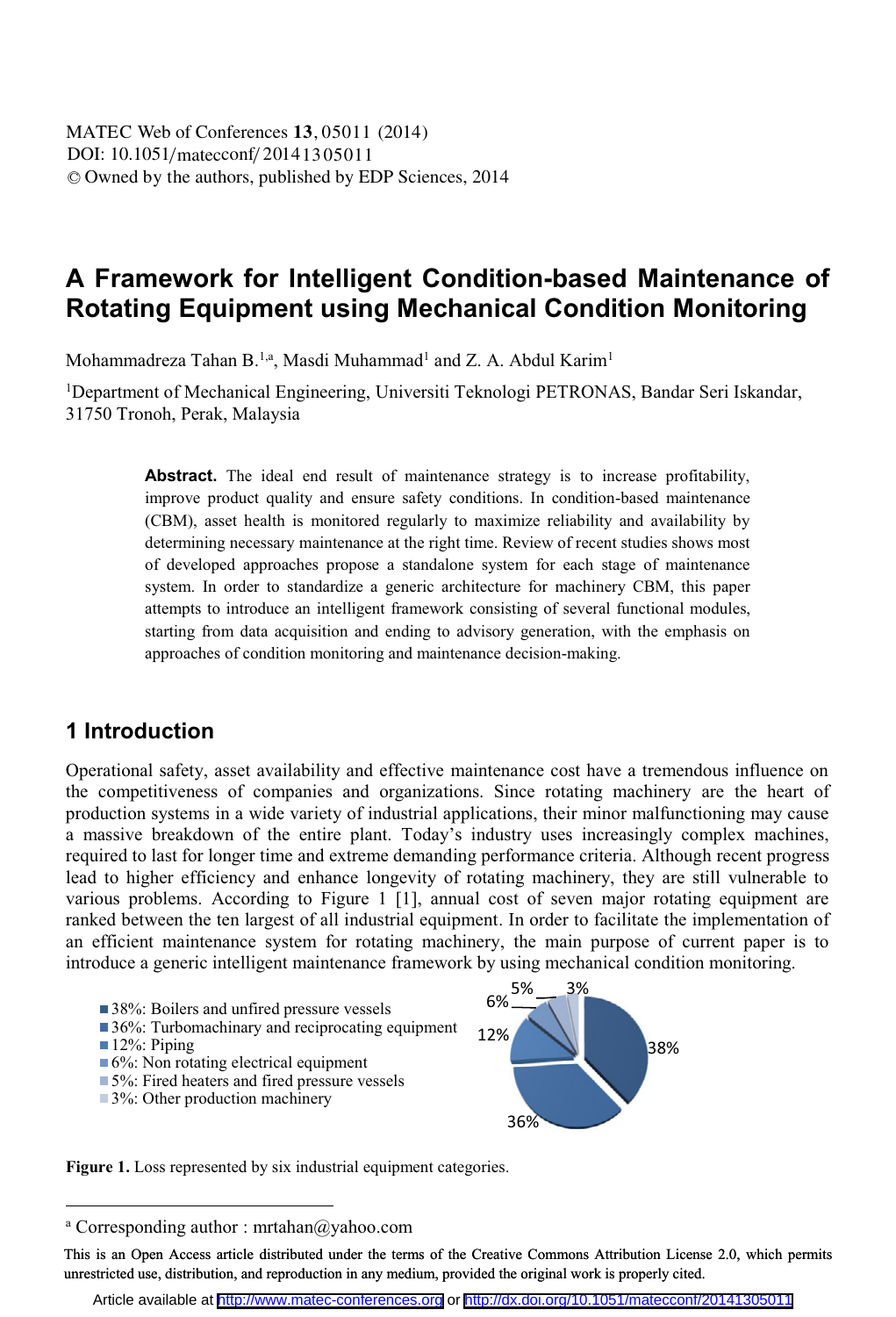# **2 Advantages of Condition-Based Maintenance**

Maintenance is described as a collection of activities to restitute performance of an equipment to its designated functions. To minimize the operation and maintenance cost of machinery, employment of an efficient maintenance strategy is necessary. One of the effective ways to improve system availability and reduce maintenance cost is to migrate from costive fail and fix reactive-based maintenance into predict and prevent condition-based maintenance. Various aspects of maintenance strategies, emphasizing the benefits of predictive condition-based maintenance is listed in Figure 2.

| Category 1                                                                                                                                                                                                                                                                                                                                                       | Category 2                                                                                                                                                                                                                                                                                                                                                                                                                            | Category3                                                                                                                                                                                                                                                                                                                                                                                                                                             |  |  |
|------------------------------------------------------------------------------------------------------------------------------------------------------------------------------------------------------------------------------------------------------------------------------------------------------------------------------------------------------------------|---------------------------------------------------------------------------------------------------------------------------------------------------------------------------------------------------------------------------------------------------------------------------------------------------------------------------------------------------------------------------------------------------------------------------------------|-------------------------------------------------------------------------------------------------------------------------------------------------------------------------------------------------------------------------------------------------------------------------------------------------------------------------------------------------------------------------------------------------------------------------------------------------------|--|--|
| Corrective maintenance                                                                                                                                                                                                                                                                                                                                           | <b>Preventive maintenance</b>                                                                                                                                                                                                                                                                                                                                                                                                         | <b>Predictive maintenance</b>                                                                                                                                                                                                                                                                                                                                                                                                                         |  |  |
| • Fail and Fix strategy<br>Reactive-based maintenance<br>Unscheduled<br>and<br>upon<br>failure/work stoppage<br>$\blacksquare$ No need to data collection<br>Capable to restore the functional<br>abilities of failed components by<br>either repairing the defect or<br>replacing the new ones<br>Equipment availability<br>and<br>reliability is unpredicatble | • Prevent strategy<br>• Time-based maintenance<br>• Scheduled<br>at<br>regular<br>time<br>intervals based on failure history<br>or test data<br>$\blacksquare$ Manual data collection<br>• Prevent the functional failures by<br>replacing critical components<br>Equipment may be overhauled<br>when they are still in a very good<br>condition or may fail before a<br>scheduled<br>overhaul.<br>therefore<br>availability may drop | $\blacksquare$ Predict & Prevent strategy<br>Condition-based maintenance<br>Just-in-time based on mechanical<br>/performance deterioration analysis<br>On-line (real time and continuous) or<br>off-line (periodic) monitoring and<br>data collection<br>equipment operating conditions are<br>continuously monitored to identify<br>the need for maintenance in real time<br>highest<br>equipment's<br>• Leads<br>to<br>availability and reliability |  |  |

**Figure 2.** Various aspects of maintenance strategies.

# **3 Framework of Intelligent CBM using Mechanical Condition Monitoring**

The principal concept of CBM is to use equipment deterioration information extracted and featured from sensing and data processing to minimize downtime of the system by prognostics and diagnostics [2]. To do so, an intelligent CBM framework for machinery equipment consists of several key steps, mainly including the following, is suggested in Figure 3.

- Data acquisition: Provides access to digitized sensors or transducers to obtain helpful information (data collection), use network to carry information (data communication), and information transfer systems to store the data and provide fundamental for next steps (data storage and handling).
- Data pre-processing: Cleans and filters the measured information from noise and bias before analysis to reach more reliable monitoring results. Noise is the difference in amount between repeated measurements of an identical item and sensor bias is the fixed error that remains steady.
- Feature extraxtion: To generate, represent and select the best sensor features in order to find out the most significant and reliable feature combinations for a specific monitoring purpose.
- Health assesment: Health assessment is the process of determining health status and the equipment deterioration using information provided by condition monitoring. This step provides the unsatisfactory level of operation or the failure and breakdown threshold of asset.
- Prognostic: Prognostics is the ability to provide early finding of the precursor/incipient fault of a component, and to have the means and technology to predict the progress of this defect.
- Diagnostic: Fault detection to indicate something is going wrong, identification to root cause of the fault and isolation to locate the faulty component are three major tasks of diagnostic.

CM of the industrial equipment can be extinsively classified into mechanical and performance condition monitoring [3]. In performance health monitoring, faults such as a surge, fouling, etc., leads to changes in equipment performance parameters like flow-rate and efficiency. This in turn produce changes in observable parameters such as pressure, temperature, fuel flowrate and rotational speeds.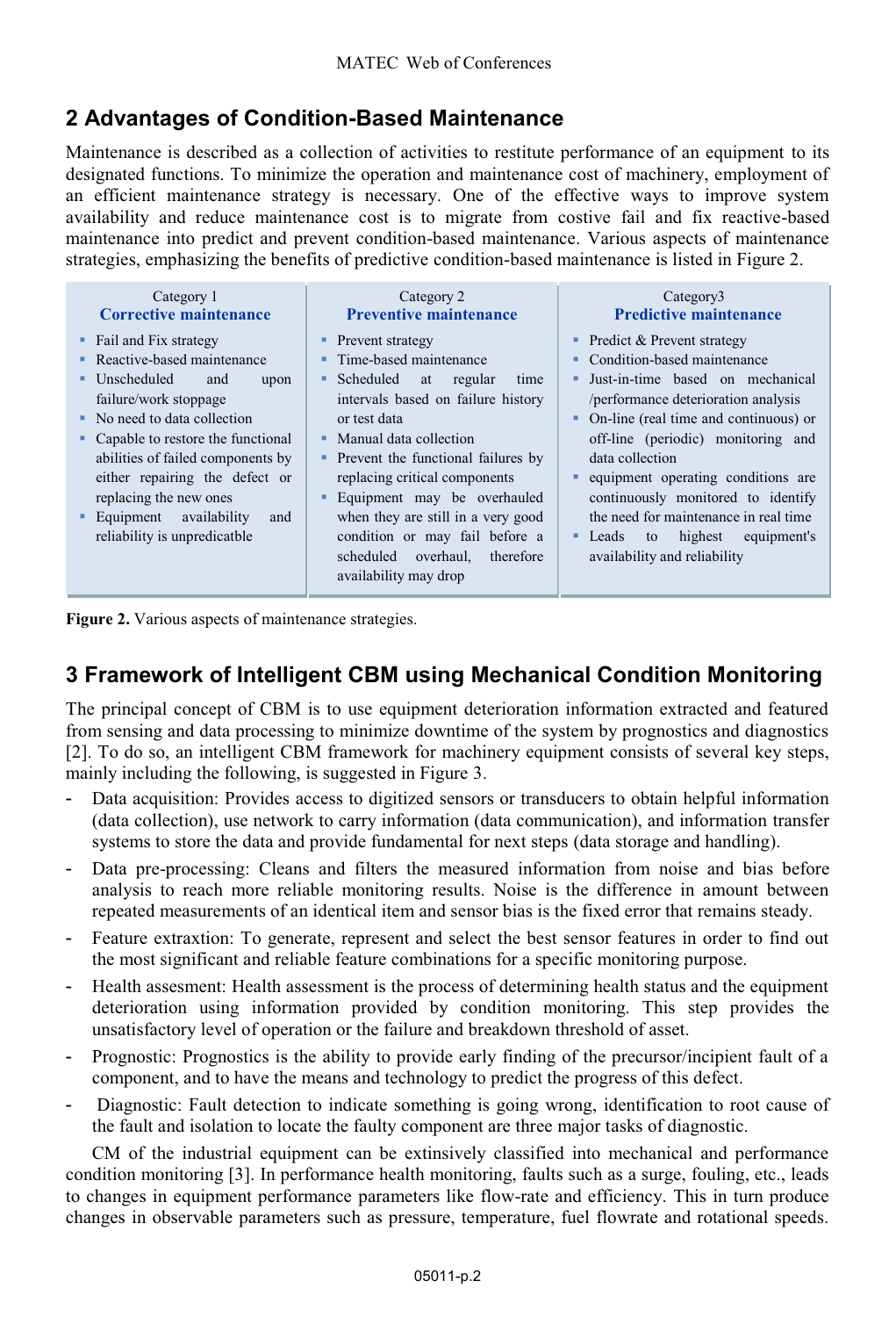The deviated performance reflected from these acquired data can be used to detect and isolate component faults. On the other hand, in mechanical condition monitoring the equipment degrades due to deterioration in mechanical properties that affect the dynamic characteristics of components. There are various techniques to assess this mechanical health deterioration. Figure 4 lists the most effective mechanical monitoring approaches. Recent evidence shows that combining two or more of condition monitoring techniques provides greater and more reliable information.



**Figure 3.** Framework of intelligent CBM using mechanical condition monitoring.

According to [4], for intelligent advisory generation system, most of the investigated prognostics and diagnostic approaches can be categorized into three main types: physics-based, statistical and artificial intelligence. In physics-based models such as Kalman filter, it is necessary to develop models mathematically to combine defect increase formulas, equipment operational knowledge, and condition monitoring data to reach ''knowledge-rich'' result. For most equipment, this kind of approaches may not be the most applicable method when the considered failure type is frequently unique and is tough to be specified without interrupting operation. Beside physics-based methods, statistical approaches also have been investigated. The principle of these approaches is to compare the signal from faulty equipment with a reference, demonstrating the healthy condition to check whether the value is in safe limits or not. The success of this approach depends crucially to the chosen reference data and reaching to useful information is doubtful.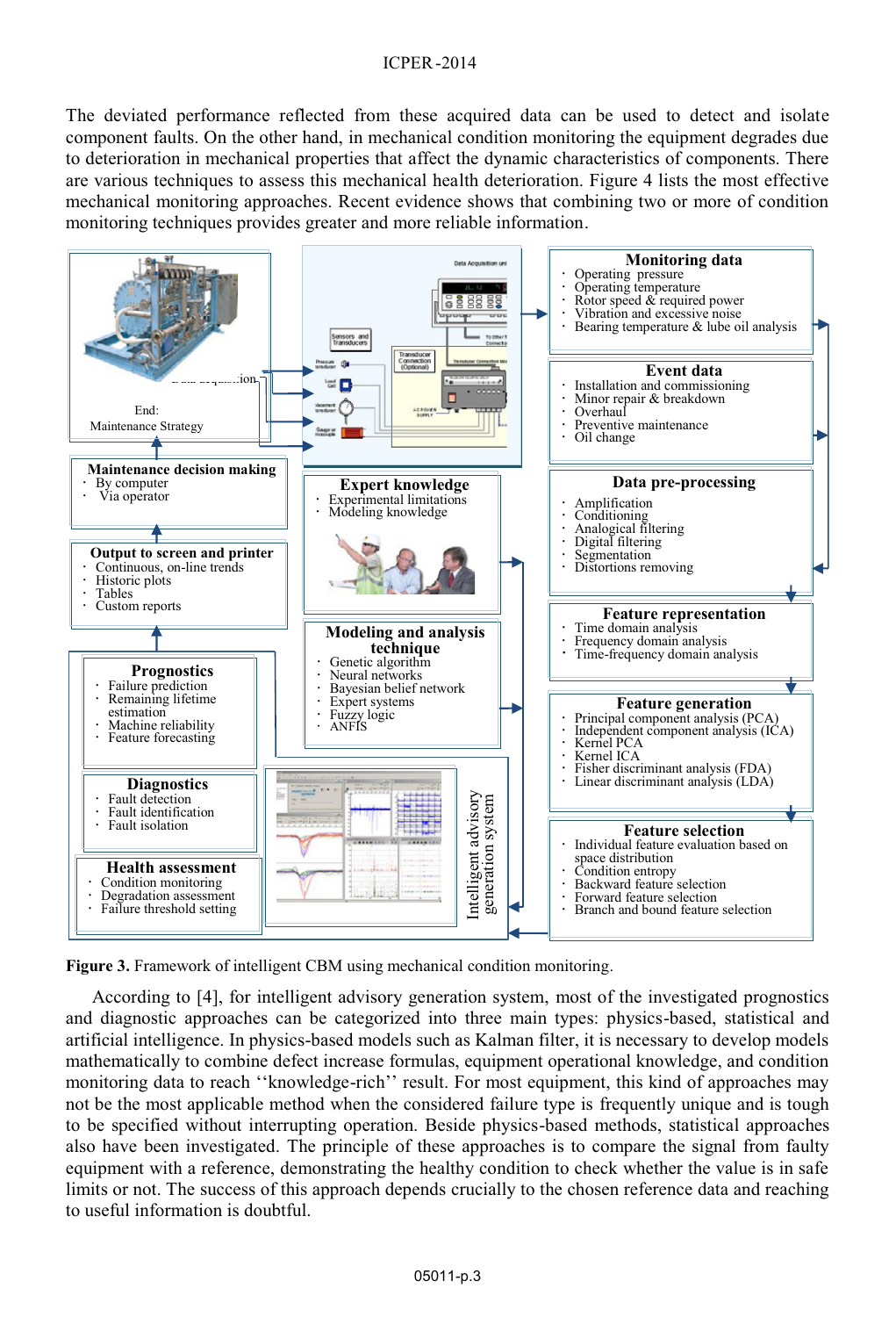### **Mechanical Condition Monitoring Techniques**

#### **Vibration Analysis**

This approach is very popular and well accepted in plants to detect faults at the early stage. As a general rule, machine doesn't break down or fail without some form of warning, which is indicating by increasing vibration level. The frequency range typically from approximately 1 Hz to near 20 kHz.

- *Mainly to track:* Mass unbalance, Shaft bent, Bow<br>or rub. Misalignment and preloads. Crack, Fluid. or rub, Misalignment and preloads, Crack, Fluid induced instability, Mechanical looseness and Bearing assembly looseness.
- *Merits:* Capable to diagnose an extensive range of faults/failure in rotating machinery and Very faults/failure in rotating machinery and Very effective at detecting resonance.
- *Limitation:* Comparatively expensive and Unable to monitor low speed machinery to monitor low speed machinery.

#### **Oil analysis**

Oil and wear debris analysis have proven in many cases a leading indicator of wear mechanisms and wear modes in industrial machinery.

- *Mainly to track:* Adhesion and abrasion, Corrosion and erosion. Fatigue and Fretting Corrosion and erosion, Fatigue and Fretting*.*
- Merits: Provide further insight about the wear rate • *Merits:* Provide further insight about the wear rate and Required lower initial investment in comparison to the other methods.
- *Limitations:* It's diagnostic ability is mostly limited to faults related to wear limited to faults related to wear.

#### **Thermography**

Thermography is the process of using a thermal imager to detect emitted heat of objects. The technology allows operators to validate normal operations and, locate thermal anomalies which indicate possible faults.

- *Mainly to track:* Any fault that lead to temperature increase in components including temperature increase in components including: Friction & cracks, Mass unbalance, Shaft bent or bow, Misalignment and preloads, Bearing assembly looseness, Unsuitable lubrication and Electricals faults.
- *Merits:* Simple, quick and efficient screening tool since is a non-contact remote sensing since is a non-contact remote sensing.
- *Limitations*: Late warning of impending failure in comparison to vibration based methods, Extensive working experience about the faulty equipment and sufficient heat transfer knowledge is required.

#### **Ultrasonic inspection**

In this approach, recorded high frequency emissions are electronically translated down and analyzed for enhanced diagnostics. Since ultrasound wave lengths are magnitudes smaller, this approach is much more conducive to locating and isolating the source of problems in loud plant environments. Related frequency ranges from 20 kHz to approximately 80 kHz.

- *Mainly to track:* Leak detection, Bearing<br>condition Lack of lubrication Over condition, Lack of lubrication, Over lubrication, Ionization, Cavitations, Fault analysis of compressor's valve and Testing for arcing and corona in electrical apparatus.
- *Merits:* Tends to be highly localized, capable<br>for operating in loud and noisy environments for operating in loud and noisy environments, Capable to be used in slow-speed machines, Lower cost in contrast with vibration analysis.
- *Limitation:* Limited diagnostic ability in comparison with vibration analysis More comparison with vibration analysis, More reliable result is achievable when used as a complementary approach in an integrated package of conditioning monitoring techniques.

### **Acoustic emission**

Acoustic emissions are the sound waves or stress waves generated when a piece of material undergoes stress due to external forces. These waves can be measured to detect where the stress has caused wear or degradation, including crushing, cracking or any kind of impacts. Frequency range begins after ultrasonic vibration and continues nearly to 1 MHz.

- *Mainly to track:* Friction and wear, Leakage,<br>Lack of lubrication Bearing assembly Lack of lubrication, Bearing assembly looseness, Cracking, Spalling and Cyclic fatigue*.*
- *Merits:* Earlier detection in comparison to vibration analysis. No spectral overlap with vibration analysis, No spectral overlap with mechanical vibration, Not affected by the mechanical noise from adjacent machinery or structural resonances and Only one AE sensor is sufficient.
- *Limitations:* Signal attenuation may affect the results and Difficult to process interpret and results and Difficult to process, interpret and classify the intelligent information from the acquired AE data.

**Figure 4.** A comparison between various types of mechanical condition monitoring techniques.